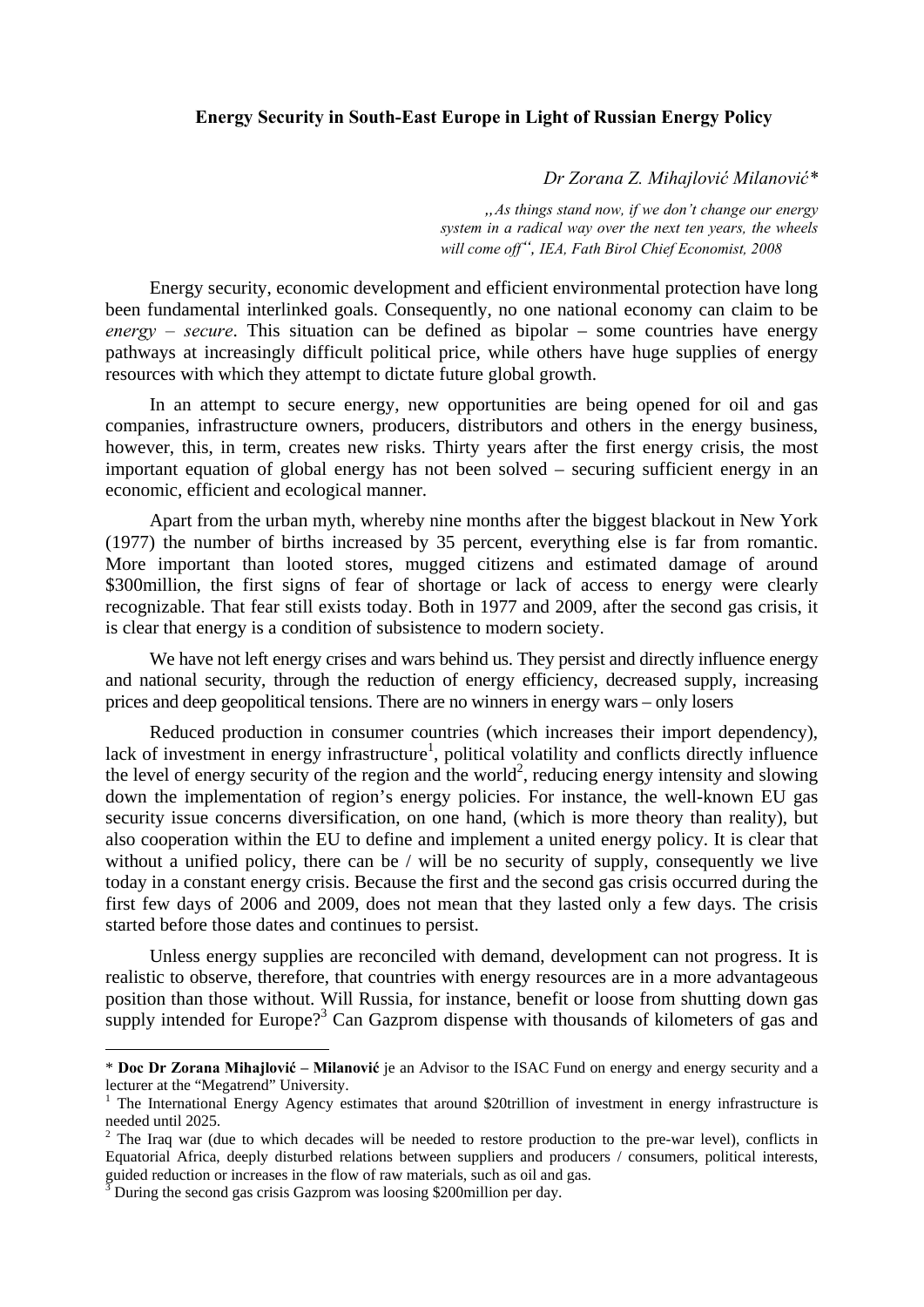oil pipelines worth billions? What would happen to the Russian economy, if this country's budget were to be reduced for 50 percent, if the EU stopped using and paying for its gas?<sup>4</sup>

It is a well-known fact that 94 percent of Russia's total gas exports is to European countries. Russian gas makes up 38 percent of the European import. Future projections serve as a warning to both sides and should be taken into account. By 2030, Europe's gas import will increase five to six times, compared to home production. Some European countries, such as Germany and Italy, have a significant share in gas import from Russia; consequently, it is not surprising if they are focused on bilateral deals with Russia at the expense of European solidarity. In recent years, Gazprom has signed agreements with ENI (Italy), Gaz de France (France), Gasunie (the Netherlands), BASF (Germany), E.On Ruhrgas (Germany). In a bid to access energy and, of course, profit, European companies play against one another, to achieve more favorable conditions and advantages. If one company refuses to play by Moscow's rules, others soon agree, leaving the first company with nothing. Moreover, this interdependence influences EU foreign policy, reducing the potential to influence and support key alliances, starting from the Balkan and Central European countries, as well as Asia; especially Ukraine, Azerbaijan, Georgia, Kazakhstan, Turkmenistan, which are the main producing and transit countries. Russian gas also accounts for 98-100 percent of consumption in Belarus, Estonia, Finland, Georgia, Latvia and Moldova.



*Graph 1: EU 27 energy dependence, % of Net import in gross internal consumption,*  coal in *red*, oil in *blue*, gas in *purple* 

 $\overline{a}$ 

Approximately one fourth of the EU supply comes from one company – Russian Gazprom. 80 percent of that quantity is being delivered through one route – Ukraine. This is a point of concern, especially for Russia.<sup>5</sup> After the collapse of the USSR, Europe was faced with a dual monopoly: a Russian monopoly in quantity, i.e. volume of oil and gas and Ukrainian

<sup>&</sup>lt;sup>4</sup> In January and February 2009, the Ukraine gas transit was reduced by 50 percent. 11 billion m3 of gas transited the Ukraine, which is 53.2 percent less than in the same months in 2008. The main reason for this reduction in consumption in Europe was the economic crisis, but this surely affected the budget and economy of Russia. In the first half of 2009, Gazprom earned 36-42 percent less from gas exports to countries outside the CIS, than in the same period in 2008 (\$12billion).

<sup>&</sup>lt;sup>5</sup> Russia – Ukraine relations started to chill after the 2004 elections in Ukraine, when the pro-Western, pro-NATO politician, Victor Yushcenko, won, and the question of security of supply became an issue. The IEA analysts (Tom Gold) remarked: "It is difficult to remove politics from anything to do with Ukraine and Russia". While Ukraine was being led by a pro-Russian politician, there were no such problems, and the price of gas for this country was, as it is today, non-competitive. Indeed, it was considered friendly at that time.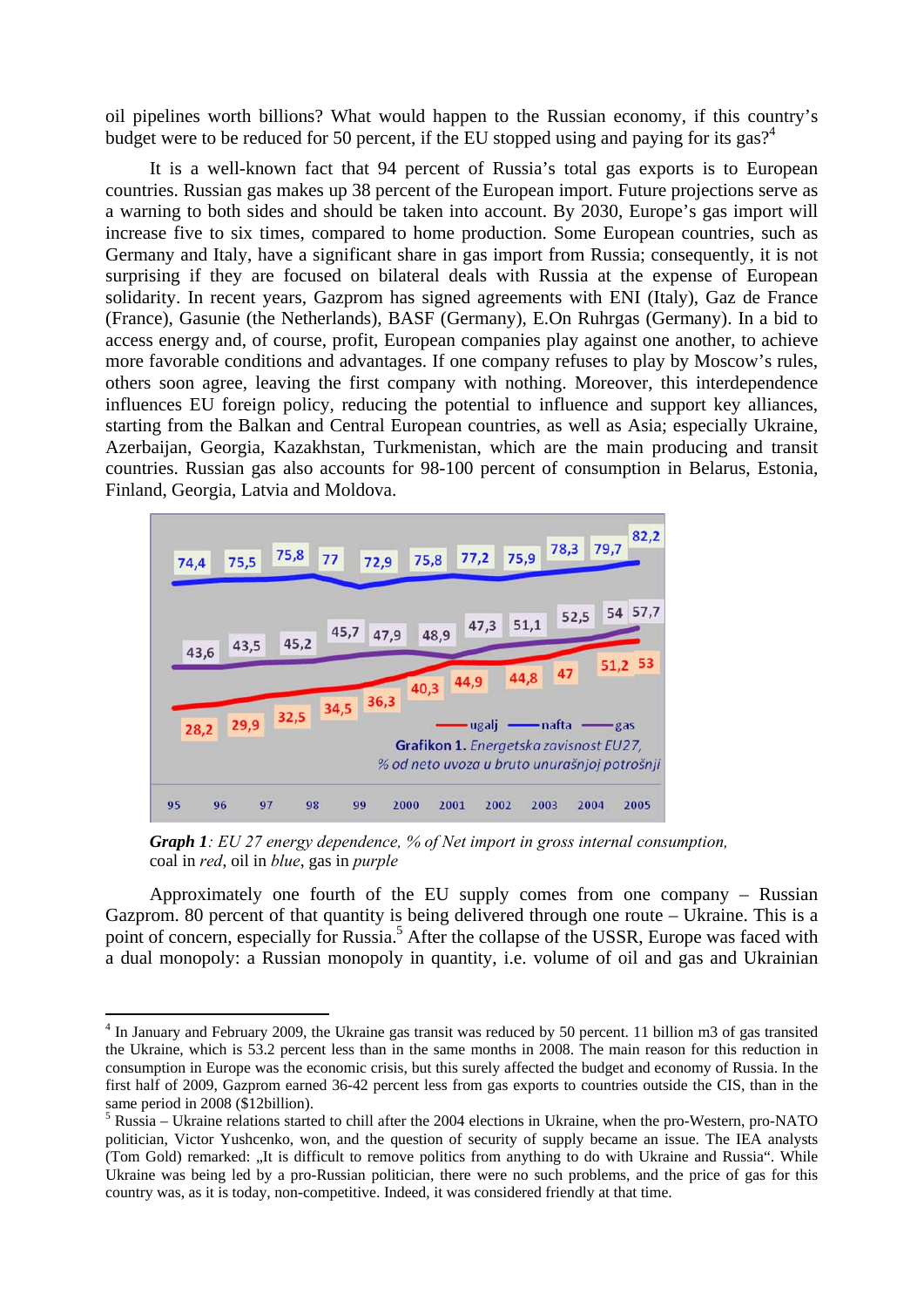monopoly on transit routes. This diminished the room for maneuver of the EU, which, anyhow, lacks energy resources.

The EU will be able to solve its electricity shortages through a revival of nuclear energy, and partly through renewable energy sources, but existing problems with oil and gas can not move at such a pace. Liquid oil gas, bio diesel and bio fuel are options which require a lot of investments and can only partially satisfy the energy demand. Results of this front can only be expected in decades to come.

Since *it takes two to tango* any deterioration or improvement of EU – Russia relations will affect supply for European consumers. If the supplier refuses to provide gas or offers it at an unreasonably high price, the consumer is unable to react or avail of another source in a short period of time (the consumer can only accept the supplier's conditions or go without gas*,*  which is not an option). On the other side, if agreements on great infrastructure projects fall short because of a change of government, that is equally as bad as the use of a gas supply as political weapon.

One solution for the EU would be to have a clear relationship and agreement with the Russian side on all matters pertaining to this issue, including those connected to the construction of new gas and oil pipelines. Parallel and not less important are relations with the transit countries, such as the countries of South-East Europe, an indispensable link in establishing good quality cooperation between Russia and the EU. By signing the South-East Europe Energy Charter, these countries have taken a step closer to the EU. Bearing in mind their long-term political and economic links to the former USSR and the heritage of that period, the creation of the Energy Community has been a huge step forward for these countries and a great political success for the EU.

The SEE region has a population of 55 million inhabitants, approximately equal to that of Italy and France, spread across nine countries. Their GDP in 2008 was \$417billion. Without the SEE countries, the EU energy balance would fall short, while Russia would experience a drop in efficiency. This is the comparative advantage of the region, especially for countries, such as Serbia, Bosnia and Kosovo.

Unless these countries are politically stable, with sufficient investments, the comparative advantage of a good geostrategic position would become a disadvantage. They would become a lagging point of development not only for themselves, but also of the entire region. By 2012 this region will require 440MW of new energy capacities and further investments, estimated at €30billion, will be required by the year 2020.

|                                  | <b>Thermo</b> | <b>Hydro</b>  | <b>Nuclear</b> | <b>Total</b> |
|----------------------------------|---------------|---------------|----------------|--------------|
| <b>Albania</b>                   | 578           | 243           |                | 821          |
| <b>Bosnia</b> and<br>Herzegovina | 677           | 913           |                | 1590         |
| <b>Bulgaria</b>                  | 2100          | $-129$        | $-109$         | 1862         |
| Croatia                          | 807           | 146           |                | 953          |
| Macedonia                        | 10            | 694           |                | 704          |
| Montenegro                       | 210           | 150           |                | 360          |
| Romania                          | $-3594$       | 194           | 800            | $-2600$      |
| <b>Serbia</b>                    | 602           | 152           |                | 754          |
| <b>Region</b>                    | 1390<br>31,3% | 2363<br>53,2% | 691<br>15,5 %  | 4444         |

**Table 1.** *Planned production and infrastructure energy capacities until 2012 in the SEE Region (in MW)*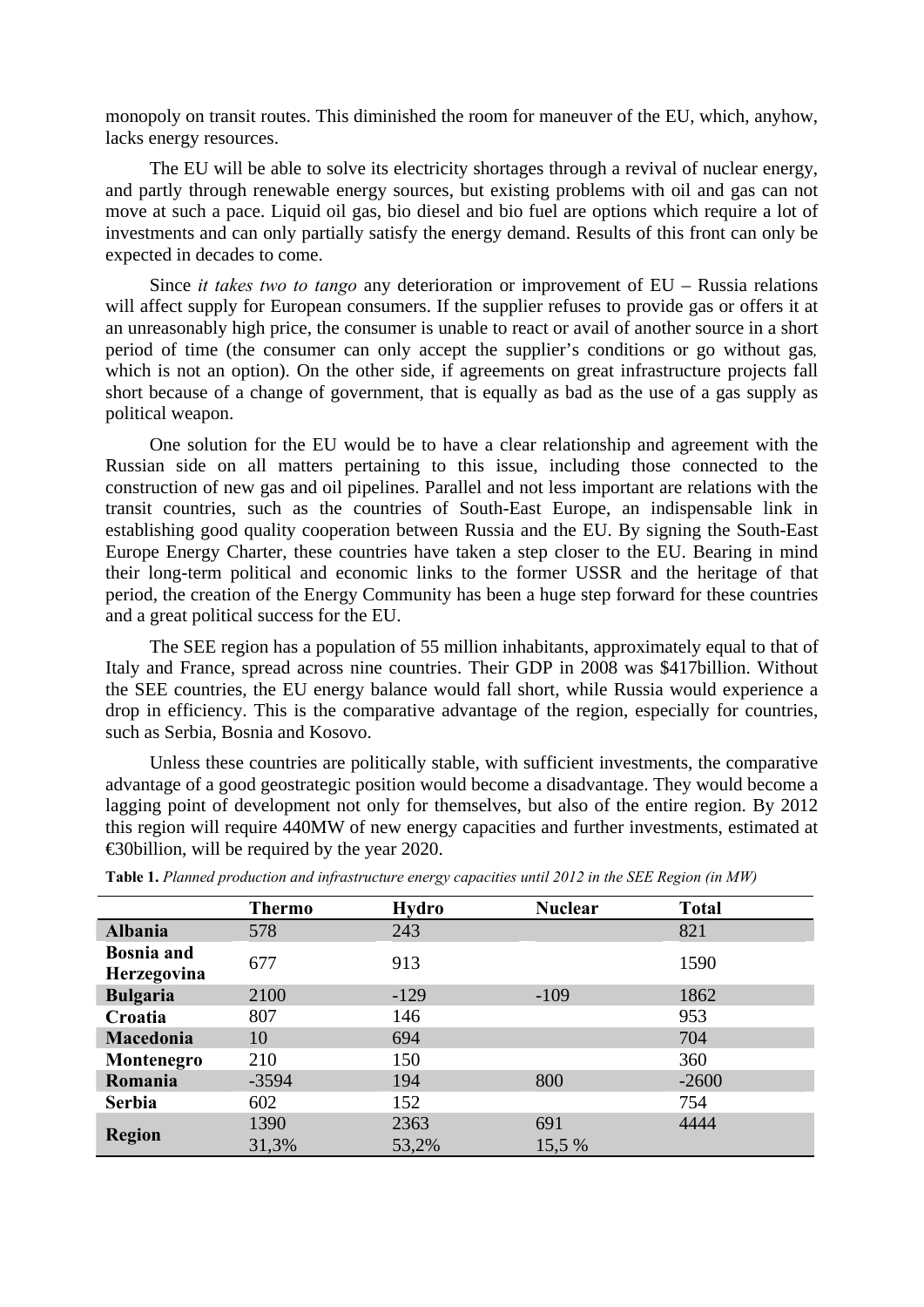



*Graph2: New production capacities 2012/2001, in percentages, thermo, hydro, nuclear, total Graph3: New production capacities, breakdown by country, 2012/2001, in percentages* 

There are many *points of concern* regarding the region's future energy status. The most important are listed below:

- 1. Insufficient energy capacity (49.5GW), which is the main cause of power interruption. The deterioration of infrastructure has created a need for additional 4500 MW, i.e. for an investment of around  $\bigoplus$ billion by 2012;
- 2. The average annual increase in energy demand is estimated at 2.3 percent (from 1714 to 2194 TWh) by 2012 (double to the previous decade);
- 3. The investment environment is still unsuitable for investors in many countries, especially from the point of view of protection (political issues, legislation, regulations, tariff reforms);
- 4. Analysed by sectors, the biggest energy consumers are households. This highlights an insufficient development of the industrial sector, but also guarantees growing demand in years to come;
- 5. Oil and gas production is limited, due to the scarce deposits. The Western Balkans are heavily dependent on the import of fossil fuels from outside the region;
- 6. Energy intensity<sup>6</sup> is high, more than 2.5 times higher than in the EU.



*Graph 4 and 5:* 

*Graph 4: Energy production, 2007/05, in percentages Graph 5: Export import balance* 

 $\overline{a}$ <sup>6</sup> Energy Intensity is an average quantity of energy necessary for the production of one unit of the GDP.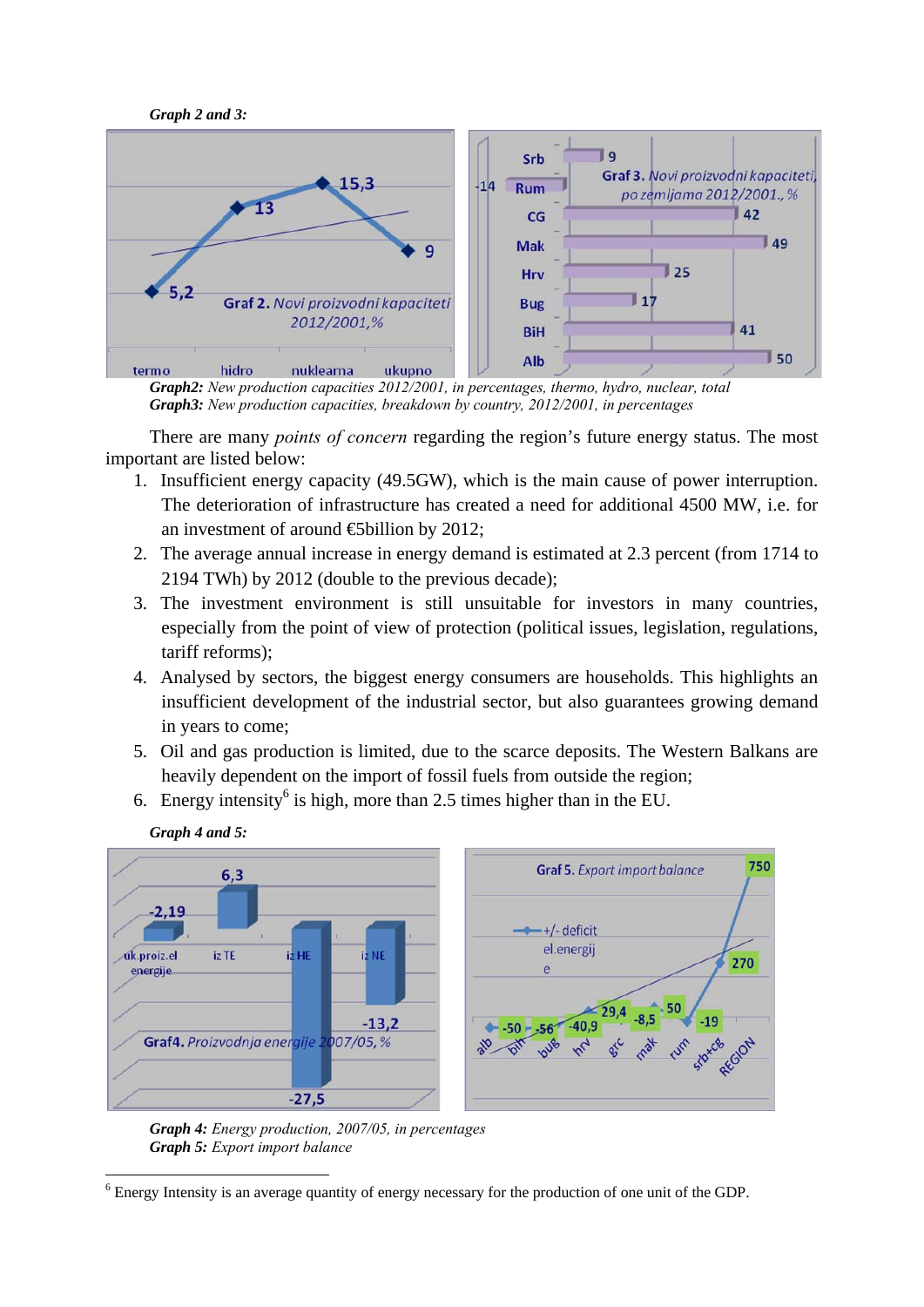Although SEE governments at the beginning of 2000 expressed their readiness to restructure the energy sector and establish an energy market, and, although they have signed the Energy Treaty<sup>7</sup>, many activities are not being conducted at the desired pace, which directly affects the investment flow negatively, i.e. a slowdown in the building of new capacities.

While there are many investment potentials in the region, they will remain hypothetical unless these countries strictly apply the provisions of the Energy Treaty and EU directives.

Strategic energy goals in the SEE region cannot diverge from those of the EU, particularly those regarding security of supply, acceptable and foreseeable prices of energy sources (which boost competition and not monopolies), ecology, and energy sustainability. The current state of affairs in the region is far from these premises: energy security is decreasing, prices of electricity, gas and oil derivates are neither predictable nor competitive, and the levels of carbon in energy sources and energy production continue to grow. The long-term solutions available to these countries are clear: increasing the share of renewable resources in the energy mix, the production of bio fuel, boosting global partnerships with the EU, investing in new energy technologies<sup>8</sup> - especially in fossil fuels with low percentage of carbon dioxide and increasing energy efficiency.

|                                             | <b>Bosnia</b> and<br>Herzegovina | <b>Bulgaria</b> | Croatia | Greece  | Macedonia | Romania | Serbia and<br>Montenegro |
|---------------------------------------------|----------------------------------|-----------------|---------|---------|-----------|---------|--------------------------|
| <b>Total electricity</b><br>production      | $-6,5$                           | $-13,8$         | $-1,8$  | $+4.0$  | $-6,3$    | $+2,8$  | $-1,5$                   |
| <b>From Thermo-</b><br>electric Plants      | 17,8                             | 5,4             | 28,7    | 9,8     | 0.3       | $-3,4$  | 8,0                      |
| From Hydro-<br>electric Plants              | $-33,3$                          | $-47.5$         | $-31.8$ | $-40.5$ | $-28.8$   | $-21,5$ | $-19,3$                  |
| <b>From Nuclear</b><br><b>Power Plants?</b> |                                  | $-27,0$         |         |         |           | 37,4    |                          |

**Table 2.** *Electricity production 2007/2005, in percentages* 

 $\overline{a}$ 

**Table 3.** *Index of Economic Freedoms and the Perception of Corruption in SEE countries and Russia*

| County                           | Economic<br><b>Freedoms Index</b><br>2009 | Corruption<br><b>Perception Index</b><br>2008 | Country        | Economic<br><b>Freedoms Index</b><br>2009 | Corruption<br><b>Perception Index</b><br>2008 |
|----------------------------------|-------------------------------------------|-----------------------------------------------|----------------|-------------------------------------------|-----------------------------------------------|
| <b>Bulgaria</b>                  | 56                                        | 72                                            | <b>Albania</b> | 62                                        | 85                                            |
| Romania                          | 65                                        | 70                                            | <b>Turkey</b>  | 75                                        | 58                                            |
| Macedonia                        | 78                                        | 72                                            | Montenegro     | 94                                        | 85                                            |
| <b>Serbia</b>                    | 109                                       | 85                                            | Croatia        | 116                                       | 62                                            |
| <b>Bosnia</b> and<br>Herzegovina | 134                                       | 92                                            | <b>Russia</b>  | 146                                       | 147                                           |

The geographic location between the energy-rich regions (Russia, Caspian region, Middle East) and the main energy consumers in Western and Central Europe, makes the SEE geopolitically and economically attractive and significant from the energy point of view. The opportunity for the SEE region to become the largest energy hub for gas transit from the

 $<sup>7</sup>$  A Treaty Establishing the Energy Community of the South-East Europe countries, singed in Athens on 25</sup> October 2005, ratified by the EU and entered into force on 1 June 2006. This is the first energy-related document which has a binding status, signed between the SEE countries and the EU. Ratification in the parliaments of the signatory states has created an obligation (EU plus nine partner countries) to establish a unique integrated energy market. The goals are: to create conditions to attract new investments into the energy sector, to open the energy markets of these countries in accordance to the EU directives, to strengthen conditions for unhindered environmental protection in the region energy market.

<sup>&</sup>lt;sup>8</sup> The EU annual investments in energy technologies will be around  $\bigoplus$  billion between 2007 and 2012.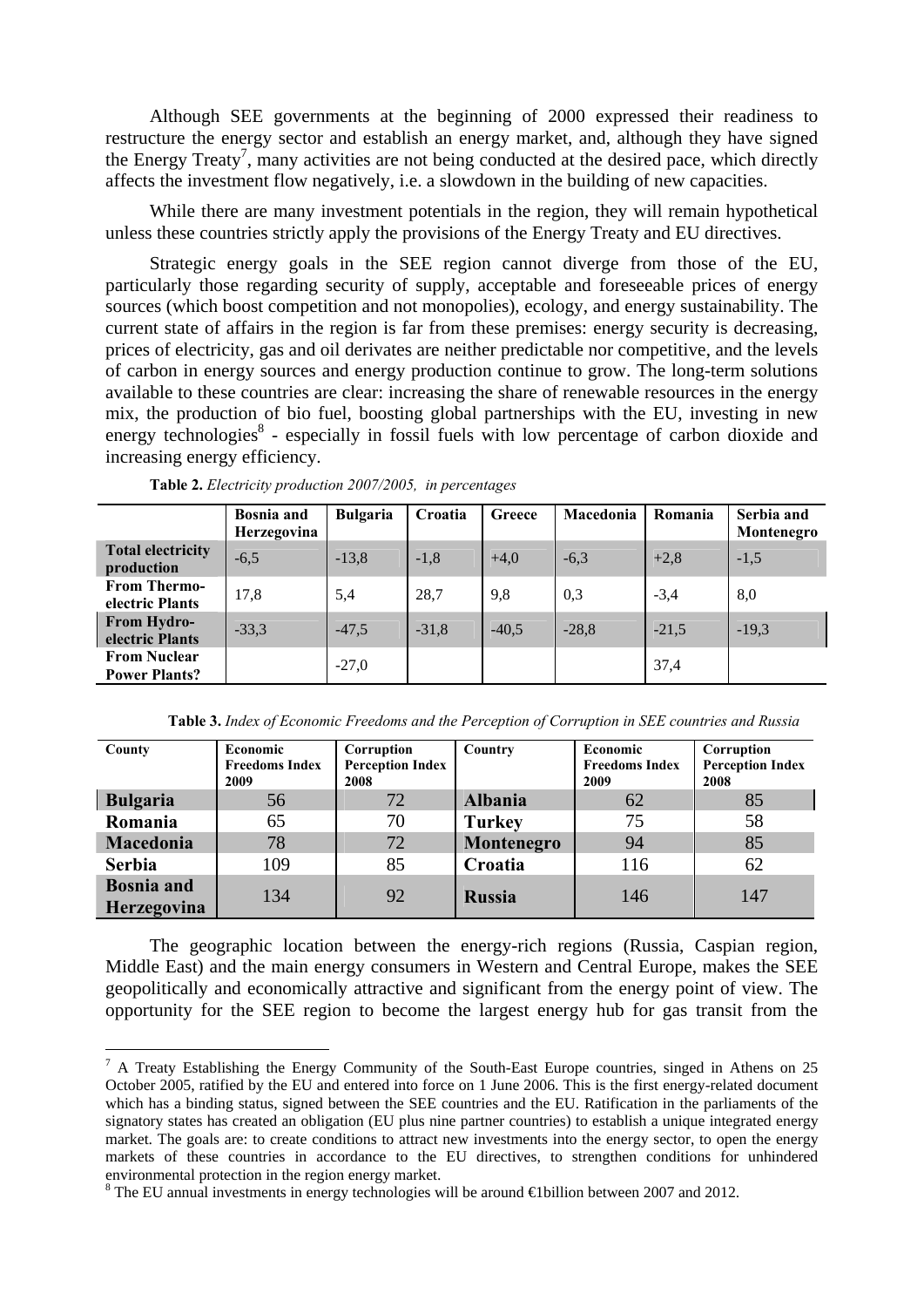Middle East, Central Asia and Caspian region to the EU can only be possible if infrastructure is well developed.

Much remains to be done for this region to satisfy the constantly growing energy demand, especially the demand for gas. Although possibilities for electricity production exist, its current production potential and oil and gas reserves underline how this region has been and is dependent on imports. Russian gas makes up a large share of the gas import in Latvia, Lithuania, Hungary and Slovakia. Countries such as Lithuania, Estonia, Bulgaria and Poland use gas in large quantities in the petrochemical industry. If there is no gas, these factories would simply have to close and petrochemical products would be imported.

Some basic features of the SEE region's gas industry include: a significant lack of gas storage facilities, non-existent or underdeveloped gas network, low gas consumption and high dependence on one supplier (Russia). Although SEE countries have decided to reform their gas industry, changes are happing a lot slower than expected.

The two gas crises, and especially the second (Jan 2009), demonstrate how sensitive the countries in the region are to gas-related issues and how much gas is a point of concern for EU supplies. The supply in Romania, Bulgaria, Serbia, Greece, Macedonia and Croatia was seriously jeopardized.

**Table 4.** *Gas share in the energy mix of each country in the region and relation between gas imported from Russia compared to the total consumption, in percentages* 

|                                                                | Bulgaria | Greece | Romania | Croatia | Serbia | Bosnia and<br>Herzegovina | Macedonia |
|----------------------------------------------------------------|----------|--------|---------|---------|--------|---------------------------|-----------|
| Gas share in Energy<br>Mix                                     | 14       |        | 35      | 27      | 12     |                           | 4         |
| Gas import from Russia<br>compared to the total<br>consumption | 87       | 80     | 35      | 39      | 88     | 100                       | 100       |

In the case of most countries, gas primarily enters through Ukraine from Russia. Two countries (Romania and Croatia) have a significant domestic gas production, while another two (Bulgaria and Serbia) have gas, but in smaller quantities. Because the region is a bridge of gas supply between Russia and the EU, the SEE countries' strategic goals, including future investments policies, are:

- 1. Increased gas consumption (either in the production of electricity, or in household consumption for heating and cooling);
- 2. Strengthened regional integration to reduce potential interruptions in supply to the minimum (investments in gas infrastructure and market development);
- 3. Investment in gas storages and interconnection networks.

The average annual gas demand in the SEE region will increase by 2.6 percent, but with large variations from country to country. Demands for gas are forecast to increase by 72 percent until 2025 (from 26.2 billion  $m^3$  in 2005 to 45 billion  $m^3$  in 2025). The supply gap, created in this period, will increase for as much as 96 percent.

The countries in the region, which are currently small consumers of gas with insufficiently developed gas infrastructures, will have the highest increase in average gas consumption – Albania, and Bosnia and Herzegovina. On the other hand, the shortage of sufficient gas supply will hit Bulgaria, Croatia and Serbia, including Kosovo.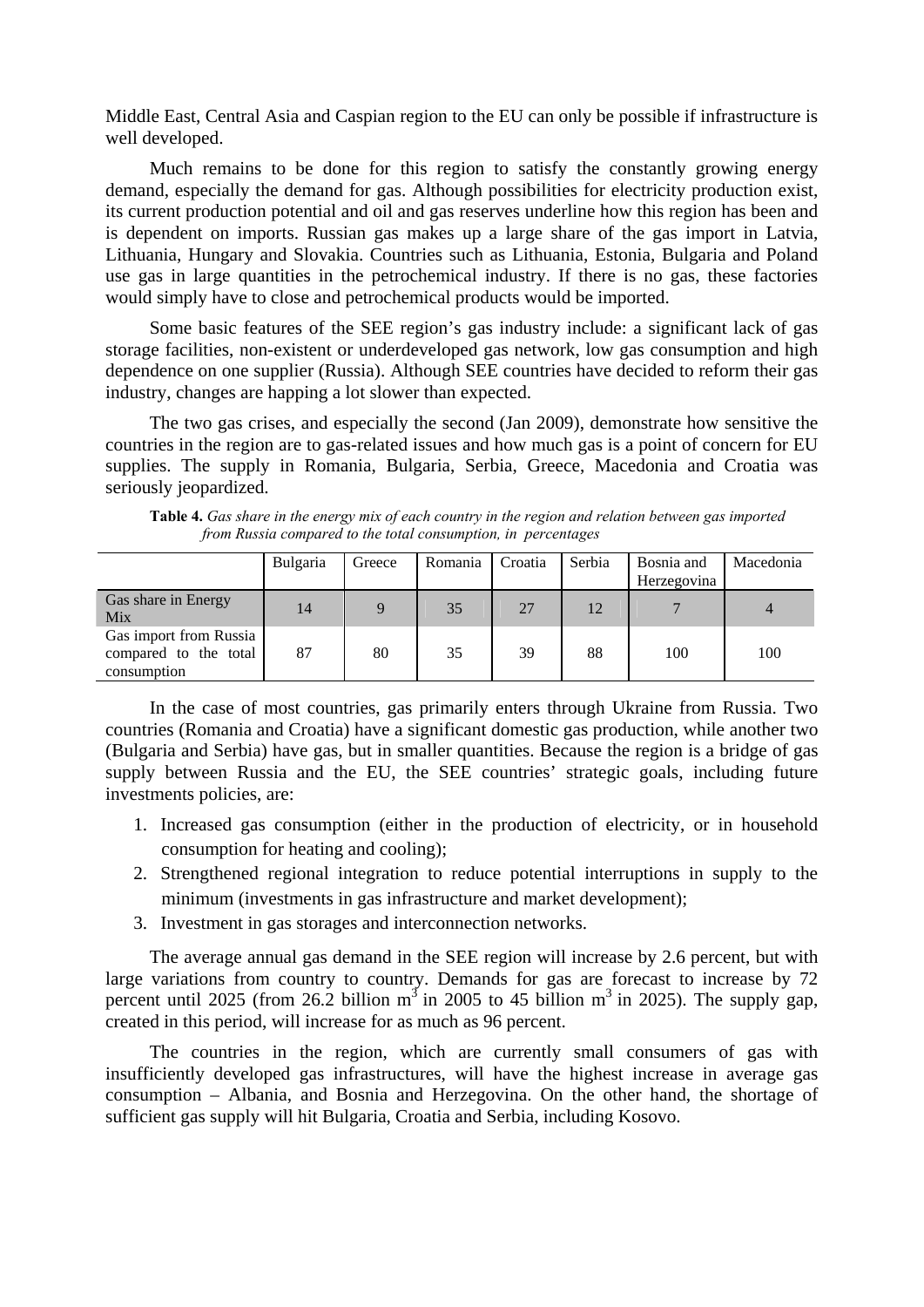**Table 5.** *Gas demand and supply gap of SEE countries* 

|                                               | Romania | Bulgaria | Serbia | Croatia | <b>Bosnia and</b><br>Herzegovina | Macedonia | Albania | Kosovo | Montenegro |
|-----------------------------------------------|---------|----------|--------|---------|----------------------------------|-----------|---------|--------|------------|
| Average annual<br>gas demand<br>increase rate | 1,7     | 3,2      | 1.9    | 1.0     | 6,1                              | 3,8       | 10.2    | 15.5   | 1.0        |
| $2025/2015$ .<br>supply gap<br>percent        | $+92$   | $+106.6$ | $+140$ | $+233$  | $+83$                            | $+57$     | $+42.8$ | $+200$ | $+16,6$    |

The SEE market is relatively small under conditions of current and future gas consumption. For this reason, investments into the development of energy infrastructures are even more challenging. If gas is acquired at reasonable prices, one can expect economic and profit margins of investments to be better.

Many countries in the region have one importer and one gas distribution company with the exception of Serbia, which has JugoRosGaz, distributing in the south and Srbijagas in the north and central parts of Serbia. Despite being a small country with low gas consumption, Bosnia and Herzegovina has three distribution companies. On the other hand, the situation and trend in the region call for greater number of distribution companies.

| <b>Market</b>                 | <b>Importers</b> | <b>Distribution Companies</b>                                           | <b>Distribution Companies</b>                                            |
|-------------------------------|------------------|-------------------------------------------------------------------------|--------------------------------------------------------------------------|
| Romania                       | Romgaz           | Transgaz                                                                | Distrigaz Nort<br>Distrigaz Sud<br>Other small distribution<br>companies |
| <b>Bulgaria</b>               | Bulgargaz        | Bulgargaz                                                               | Many                                                                     |
| <b>Serbia</b>                 | JugoRosGaz       | Srbijagas<br>JugorosGaz                                                 | Srbijagas<br>JugorosGaz<br>Many other local<br>distribution companies    |
| Croatia                       | <b>INA</b>       | Plinacro                                                                | Many                                                                     |
| <b>Bosnia and Herzegovina</b> | Energoinvest     | <b>Gaspromet Pale</b><br>Sarajevo Gas Lukovica<br><b>BHGas SArajevo</b> | Zvornik Stan<br>SarajvoGas Sarajevo<br>SarajevoGAs Lukavica<br>Visokogas |
| Macedonia                     | Makpetrol        | <b>GAMA</b>                                                             |                                                                          |

**Table 6.** *Regional gas sector* 

Since gas is supplied by one supplier, it is clear that potential sources of gas and supply routes for this region include, besides Russian gas (through existing and/or new routes), Caspian gas (*Nabucco* and/or other), and also gas from other southern sources (Iran, Iraq Egypt). Additionally, a way to bridge the *gas gap* is by using liquid oil gas (which could be delivered via the Mediterranean from North Africa, Egypt, Libya and Algeria).

Potential large-scale regional projects, which would supply the EU and cover future demand of the SEE region, necessarily involve those who would drill Russian gas and those who would pump Caspian gas. It could hardly be possible to build all these pipelines, nor build competing pipelines (*Nabucco* and *South Stream*), primarily because of the pay off rate.